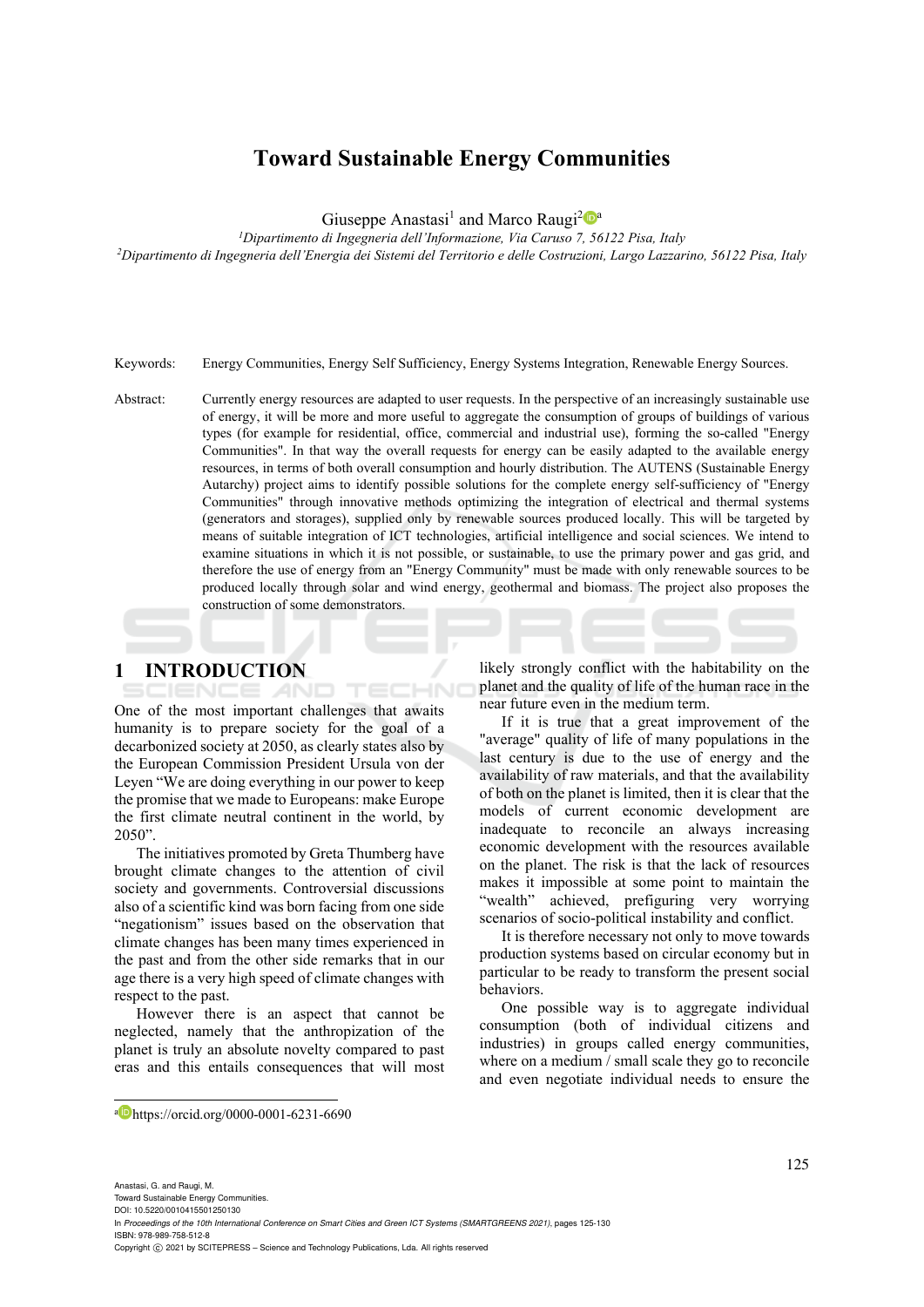needs of everyone on average. We could thus move to a vision (whose realization today is facilitated by the digital revolution) in which the sustenance of the communities was provided by the resources that one was able to self-produce. In particular, in the case of communities of users that are close even geographically, the self-produced energy may also depend on the agro-energy resources available locally, thus also preserving biodiversity.

# **2 BACKGROUND**

The starting point of the project is a software developed in the framework of a previous project able to carry out an optimal evaluatation of Hybrid Renewable Energy System (HRES) investments (Noh et al., 2016). The software is based on a simulation approach that consider all the involved subsystems (photovoltaics, small wind turbines, solar thermal, heat pump, electric and thermal storages, heating and cooling emitters, building envelope, traditional back-up systems) and their mutual interactions. A multi-objective optimization finds the Pareto frontier that maximizes Net Present Value  $(NPV)$  and minimizes  $CO<sub>2</sub>$  emissions in three relevant scenarios, taking into account the high sensitivity to the conventional fuel cost variation.

The output of the methodology may steer the decision maker to a more in-depth analysis and characterization of the critical variables and possibly towards a more robust design choice. and people behaviours with regards to energy use. Furthermore, it can improve academic teaching programmes, steering them towards a global vision.

## **2.1 Software Application Example**

The medium-long term planning of the construction of an integrated thermal and electrical energy production system fed by renewable sources – also known as Hybrid Renewable Energy Systems (HRES) – is an interesting, albeit tricky, investment decision, which occurs under heterogeneous uncertainty. In fact, in recent years, the deregulation of the electrical energy sector and the growing attention towards environmental concerns have significantly stimulated the energy production market and, consequently, have both raised the attention of investors and added new variables and constraints that further complicate such investment decisions (McGovern and Hicks, 2004). For example, see the call for reduction of greenhouse gas emissions, the new targets for penetration of Renewable Energy

Sources (RES) in the electricity generating mix, and the Energy Performance of Buildings Directive (European Parliament and Council, 2012), which requires new buildings to be nearly zero-energy by the end of 2020.

Such trends call for a robust and integrated investment evaluation approach to deal with the increasing complexity of the decision context, to reliably model the dynamics of the subsystems involved in an HRES (Electrical, Thermal components and Buildings), and to control their deep interconnections.

The software presents an integrated, multiobjective, four-stage methodology to evaluate longterm HRES investments by comparing different system configurations, coping with the abovementioned issues. The methodology includes a simulation-based optimization procedure that integrates the electrical generation, the thermal systems, and the building of the investigated HRES, and provides useful information concerning the investment choice and the analysis of the output reliability. Furthermore, it considers the minimization of the equivalent  $CO<sub>2</sub>$  emissions corresponding to the possible HRES configurations.

Simulation-based procedures are among the most<br>pted approach for investigating electric adopted approach for investigating electric production of HRES (Bernal-Agustín and DufoLópez, 2009a; Zhou et al. 2010) and very effective and favorable for building-energy systems (Hamdy et al., 2013; Kapsalaki et al., 2012) and in building energetic studies (ASHRAE, 2009; Nguyen et al., 2014).

The analyzed case study is a small-size building powered by a HRES – specifically, an offgrid thermoelectric system). These systems usually have strict budget limitations, which force designers to find the optimal sizing of technologies in terms of costbenefits. In smallscale systems, accurate input data are generally available and manageable, allowing the simulation models to deepen the analysis of the energy system. A peculiar case of such systems is an autonomous system, *i.e.* an off-grid system, serving both electric and thermal demand, which is typical of rural areas, mountains, and small islands and quite common far from the urban environment and socially important for certain communities. An autonomous system is an example of nearly Zero-Energy Buildings (nZEBs), as sought by international energy directives and initiatives.

Specifically, to apply and test the proposed methodology, we chose a stand-alone farm hostel located in Enna, in the south of Italy, at 931 m above sea level. The climate is cold in winter (Heating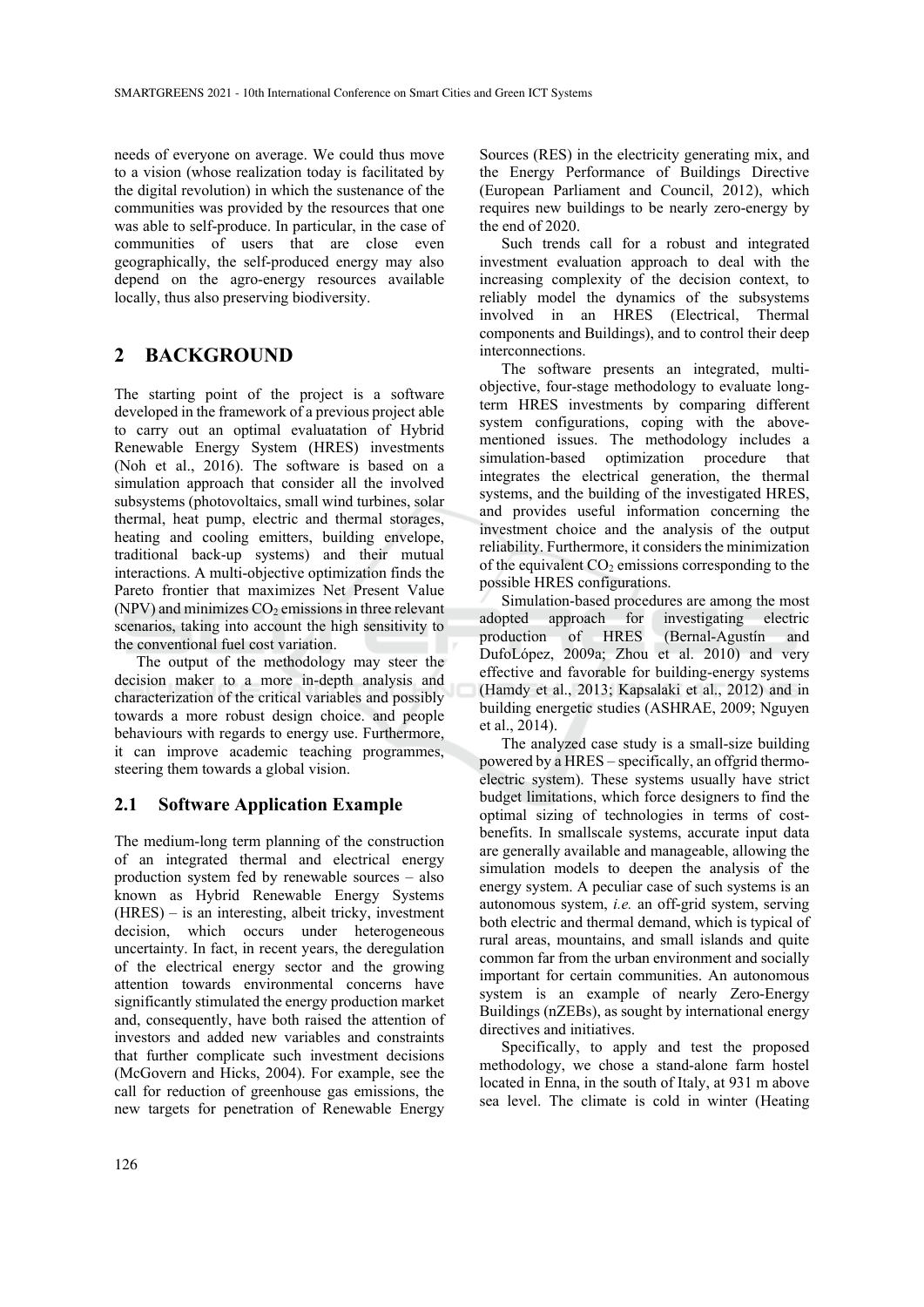Degree Days: 2248) and hot in summer and the building requires energy for space heating and cooling, ventilation, domestic hot water (DHW) production, induction cooking, lighting, and other electric uses, *e.g.* household appliances, refrigerators, dehumidifiers, and electronic devices. Besides, renewable energy sources, such as sun, wind, and biomass, are locally available.

In this site, an integrated microgeneration system with small wind turbines, photovoltaics, and solar thermal technologies has to be optimally designed. Proper thermal and electric energy storages are employed and an electrically-driven heat pump provides the net thermal energy demand. As mentioned, the building is off-grid, relying on renewable energy sources, which should be optimally exploited and managed. An electrical energy generator (a diesel engine) is the only back-up, needed to cope with the residual energy requirements. The integration among energy sources and the overall must be effectively tackled to avoid unnecessary oversizing and inefficiencies of the installed technologies.

For each component, the most reliable and commercially available technology was selected. The rationale behind this choice is due to the small scale of the system and the investment context. Yet, whether necessary, the methodology may be easily extended to evaluate different available technologies for each energy system (*e.g.*, different PV cells or wind turbines, etc.).

Further details on the typical hourly and seasonal users' presence and behavior and on the characteristics of the building and systems for this specific case study are given in Testi et al., (2016a).

#### **2.1.1 The Simulation Model**

The HRES design strongly depends on the dynamic performance of its individual components, on the available RES, and on the end uses. Figure 1 illustrates a schematic of the integrated system, including the electric and thermal energy fluxes



Figure 1: Simulated sub-systems and interconnections.

The input variables of the simulation model and their bounds, which define the search space, will be shown in Table 1 for the sake of brevity.

Table 1: Design variables and bounds.

| Design parameter                                                            | <b>Bounds</b> |      |
|-----------------------------------------------------------------------------|---------------|------|
|                                                                             | Min           | Max  |
| Number of small wind turbines: nWT                                          |               |      |
| Number of photovoltaic modules: $n_{PV}$                                    |               | 60   |
| Number of solar thermal collectors: $n_{ST}$                                |               | 6    |
| Volume of the thermal storage [L]: $V_{TS}$                                 | 500           | 5000 |
| Capacity of the electric energy storage [kWh]: $C_{FS}$                     |               | 100  |
| Electric power of the storage converter [kW]: $P_{FS}$                      | 6             | 10   |
| Electric energy generator with/without recovery                             |               |      |
| Installation of a biomass boiler: Yes (1) or No (0)                         |               |      |
| Thermal storage temperature for switching off the heat pump $[^{\circ}C]$ : |               |      |
| $T_{TS\ H\emph{Poff}}$                                                      |               |      |

#### **2.1.2 Results and Discussion**

Figure 2 shows the Pareto front determined by the NSGA-II algorithm on the simulation data, representing 70 points that are equally optimal for the three selected scenarios (scenarios A, B, and C, where diesel fuel cost is estimated to be, respectively, 1.2, 1.6, and  $2.0 \text{ } \infty$ /L).

When  $CO<sub>2</sub>$ eq emissions are considered, all the presented solutions outperform the Option Zero (No-RES configuration), which fulfils the energy demand exclusively by means of the electric generator. Option Zero has high  $CO<sub>2</sub>$ eq emissions (18 tons per year) and NPV is conventionally equal to 0.

Nevertheless, some optimal designs found on the Pareto set show a negative NPV, in particular those belonging to scenario A and/or that minimize the  $CO<sub>2</sub>$ eq emissions, because they require to maximize the adoption of energy-efficient production and conversion technologies and energy storages.

The scenario analysis highlights that NPV is very sensitive to the cost of fuel. This confirms the relevance of a careful and accurate forecast of the underlying value, such as the fuel price, or of the electricity price in the cases of on-grid plants.

As expected, the Pareto front shows a similar shape in all the three scenarios, while they are shifted with respect to the NPV value. For the sake of clarity and brevity, we discuss three relevant optimal candidates from the nominal scenario B (B1, B2, and B3 in Figure 2) and, in the section 5.2, only one candidate from scenarios A and C (A1 and C2 in Figure 2).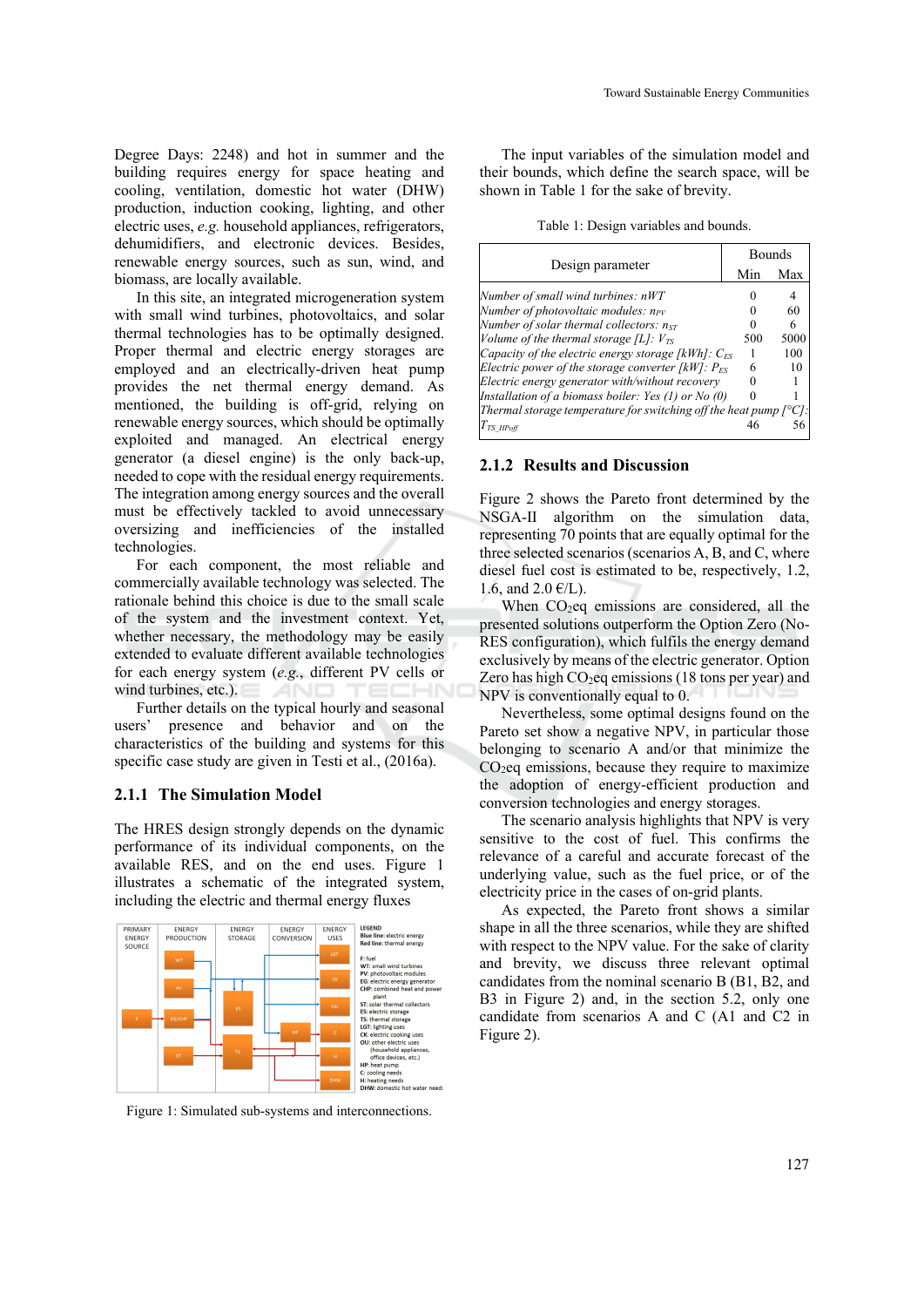

Figure 2: Pareto optimal front in the three scenarios; solutions of the Pareto optimal set, shown in a circle, are identified to compare the sensitivity of design configurations.

Looking at the Pareto front by an economic perspective, the best solutions identified by NSGA-II, which present the maximum NPV and also the highest PI, suggest minimizing the use of wind turbines and solar thermal collectors and not to adopt heat recovery for the electric energy generator. The optimal design, differently from the other solutions, also limits the installation of electrical batteries. The final estimate for NPV is 47.2 k€, while CO<sub>2</sub>eq saving amount is about 170 t, which is around 50% of the maximum  $CO<sub>2</sub>$ eq savings provided by the most sustainability-oriented configurations.

This evidence, which remains confirmed for all the investigated scenarios, is due to the high impact of wind turbines and electrical battery initial capital costs and also of battery replacement costs on the NPV evaluation. The use of these technologies is not justified, especially when the fuel cost is low, since we always perform a comparison with the highlyconsuming Zero Option. Nonetheless, in scenario C, we can observe that the configurations of optimal NPV have lower greenhouse emissions, since an additional investment on renewable technologies is economically justified by the high fuel cost.

On the opposite border of the frontier, the optimal solution that seems to better perform in minimizing CO2eq emissions. Besides, the design candidate suggests investing into heat recovery: a combined heat and power (CHP) unit is adopted. Under these conditions, initial installation and replacement costs rise up. Yet, lifetime costs are still lower than the Zero Option.

Other optimal candidates are obviously available. The decision maker can use the Pareto front to choose the most adequate design configuration according to her/his own needs, balancing the economic-financial perspective with the system sustainability.

### **3 AUTENS PROJECT**

The AUTENS (Sustainable Energy Autarchy) project of the University of Pisa aims to implement research activities to the creation of new strategic ideas for sustainable development, by studying new paradigma for energy production from renewables and people behaviours with regards to energy use. Furthermore, it can improve academic teaching programmes, steering them towards a global vision.

The Project focused also on the relationship with local institutions in order to achieve a wider vision, to provide new and useful tools, through responsible cooperation, for a rapidly changing world.

Furthermore education and dissemination instruments will be defined to inform students and citizens on the clean and affordable energy goals as clearly stated in the SDG 7 to strenghten the principles of Sustainable Development and Agenda 2030 goals.

Presently the current approach for the energy providers can be described as follows. On the basis of an energy need (e.g. hourly production of hot water at a certain temperature), an energy system is designed to fulfill the request, while trying to maximize energy, exergetic, economic and environmental performance (the so-called 4E). Therefore the energy requirement constitutes a constraint for the supplier who uses the existing solutions to satisfy it.

In the perspective of an energy autonomy of users, it is instead necessary to prefigure a completely innovative case study, overturning the current paradigm and providing a scenario in which it will be necessary to adapt the energy demands of users (also by negotiating consumption for civil and industrial uses) with the energy resources available, in terms of both overall consumption and hourly distribution.

### **4 PROGRAMMED ACTIVITIES**

The AUTENS project goals are to identify possible solutions for the complete energy self-sufficiency of communities through innovative methods for the integration of electrical and thermal systems (generators and storages), feeded only by renewable sources produced locally, through the integration of ICT technologies, artificial intelligence and social sciences. In particular, we intend to examine situations in which it is not possible, or sustainable, to use the power and gas grid, and therefore the energy supply of civil or industrial buildings must be made only with renewable sources to be produced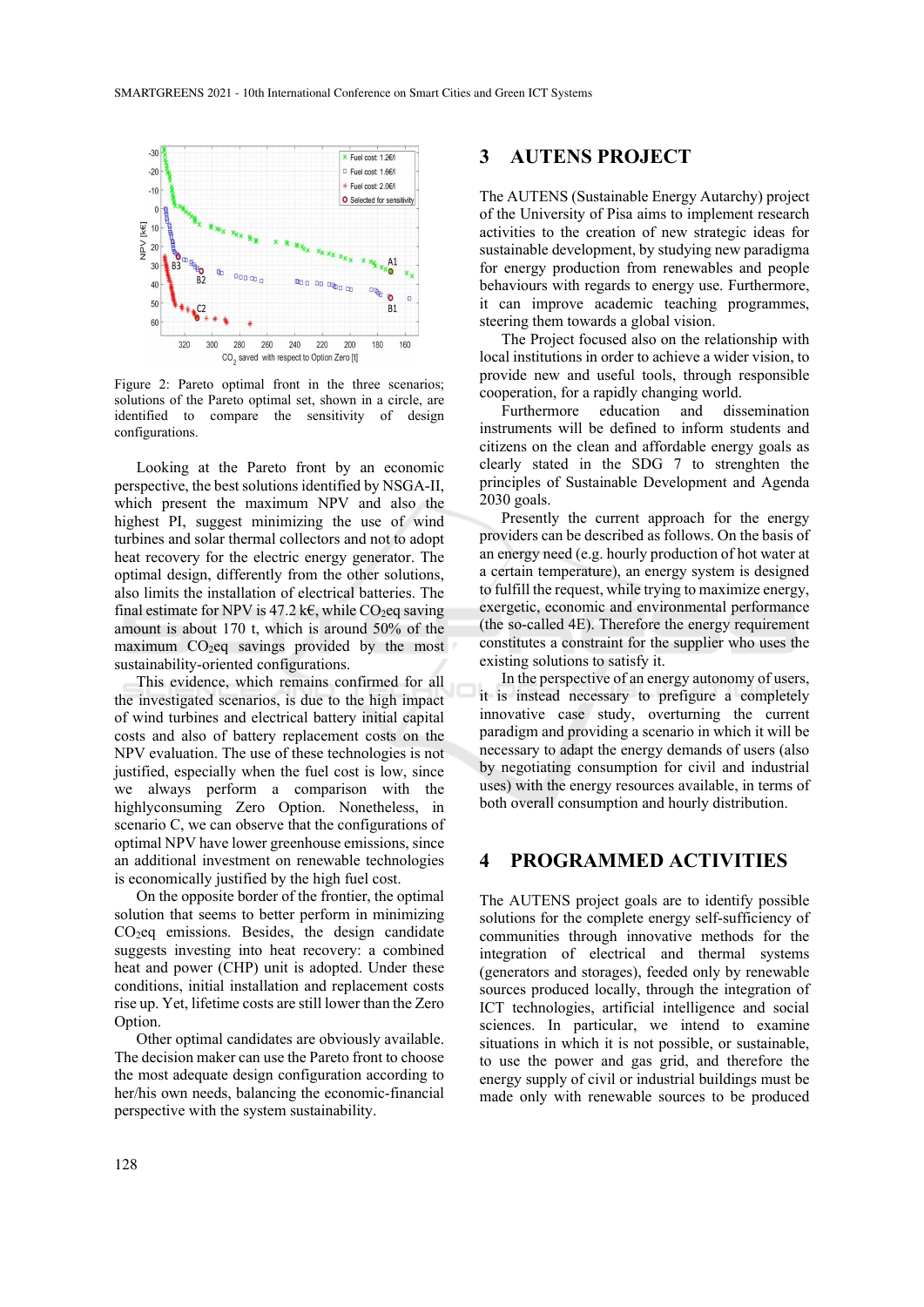locally through solar, wind, geothermal and biomass energy.

This pespective push towards a strong change of current social habits and lifestyles, both in terms of citizens' consumption and productive activities. It is therefore important an innovative combined scientific-technological, social and regulatory study that foreshadows possible solutions to be ready to face these scenarios. Furthermore it becomes strategic and necessary to integrate research groups that tackle the problems by simultaneously considering the social and technological aspects.

For this reason, the project integrates different types of expertise with a highly interdisciplinary approach necessary to systemically address issues related to energy and its close connections with economic, social and political sustainability. In particular, the project combines the electrical, electronic, thermal, chemical aspects related to energy production with data analysis and artificial intelligence techniques, as well as economic and market ones. Furthermore, it also includes the necessary social and legal-regulatory aspects.

To develop system corresponding to the AUTENS scenario, it is necessary to study the ways in which users, both in single and aggregate form, can become completely autonomous in energy supply. For this purpose, the project includes the following activities.

- Socio-economic survey to (i) obtain profiles of electrical and thermal energy needs in the current context and (ii) understand the social acceptability of the predicted energy self-sufficiency scenarios, including the availability to changes in energy consumption styles due to a limited energy availability and negotiation with consumption for production activities.
- Solutions for the integration of storage systems, and renewable sources, with ICT technologies and electronic platforms that maximize flexibility and energy efficiency, minimizing the impact on people's wellbeing and industry activities.
- Combination of quantities of energy production from biomass to be grown locally according to the climatic characteristics of the specific place.
- Development of intelligent techniques based on the monitoring of energy consumption and climatic conditions of buildings and industry plants to provide users with an expert system to support decisions. An interdisciplinary study will be carried out to define appropriate models for the collection, use and circulation of data, also considering privacy aspects

Study of regulatory norms for the self-production of energy (Renewable Energy Community) in the national and European legal framework, to verify their ability to represent a real incentive for AUTENS systems

Finally, the project will use an existing "hardware in the loop" laboratory facility for emulation of the systems under study. This allow to measure the performance of hybrid thermal / photovoltaic (PV / T) solar panels, geothermal heat pump systems (GSHP) , the phase change accumulations (PCM). Finally, it will be possible to implement a monitoring and control system with machine learning algorithms.

## **5 CONCLUSIONS**

The AUTENS project will consider innovative methods for the integration of electrical and thermal systems (generators and storages), supplied only by renewable sources produced locally. Situations in which it is not possible, or sustainable, to use the primary power and gas grid, will be studied. Distinctive features of the project will be suitable integration of ICT technologies, artificial intelligence and social sciences. Furthermore, the use of energy from an "Energy Community" will be considered be made of only renewable sources to be produced locally through solar and wind energy, geothermal and biomass. The project also proposes the construction of some demonstrators.

# **ACKNOWLEDGEMENTS**

Work carried out in the framework of the "AUTENS" (Sustainable Energy Autarky) project funded by the University of Pisa (PRA 2020 program).

## **REFERENCES**

- McGovern, T., Hicks, C., 2004. Deregulation and restructuring of the global electricity supply industry and its impact upon power plant suppliers. International Journal of Production Economics, 89 (3), 321–337.
- Noh T., Schwabeneder D., Nicolas S., Schwarz M., Schuelke A. and Auer H. (2016). An Investigation Process for Hybrid Energy Grid Optimization.In Proceedings of the 5th International Conference on Smart Cities and Green ICT Systems SMARTGREENS, ISBN 978-989-758-184-7, pages 263-270.